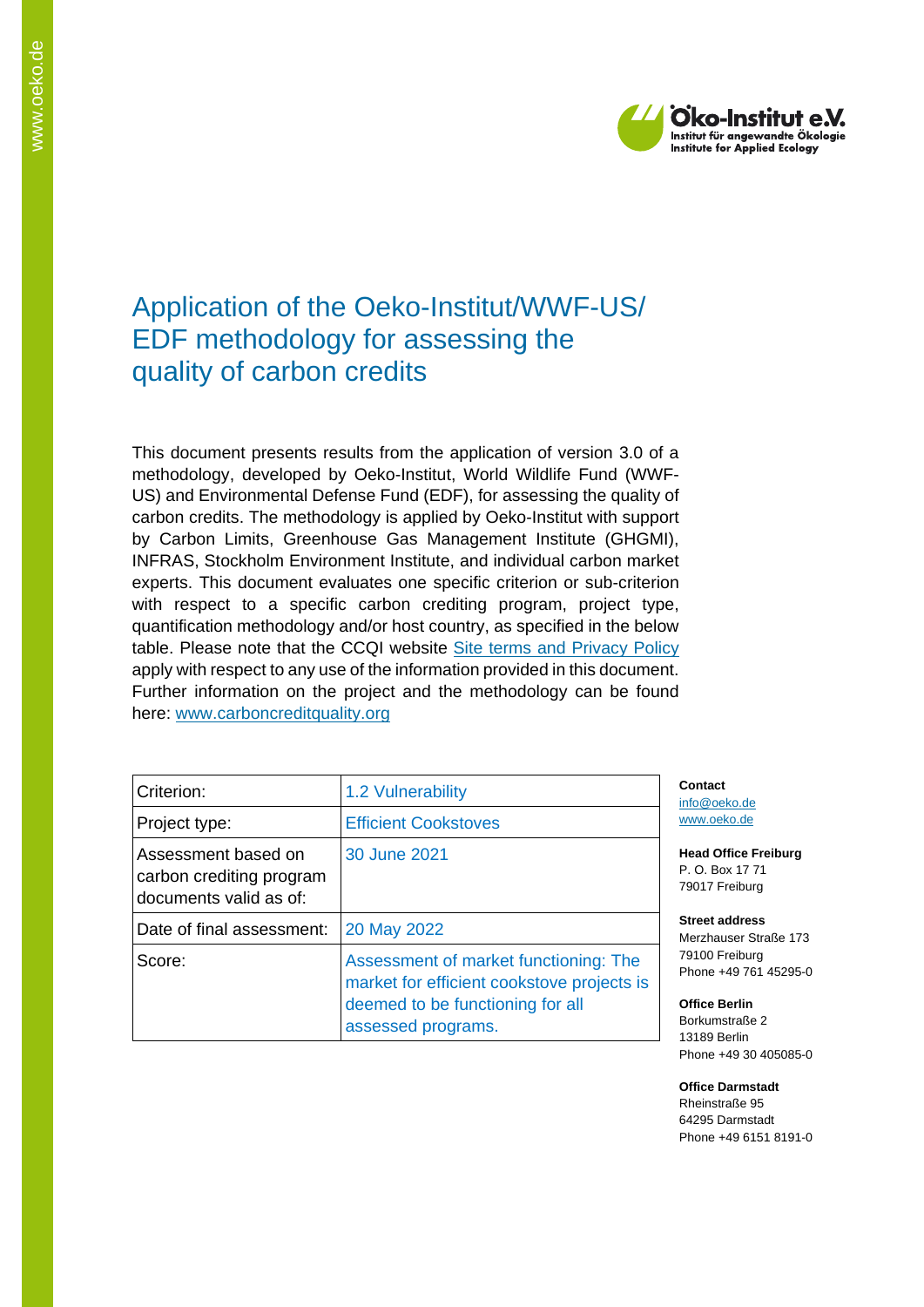# **Assessment**

## **Relevant scoring methodology provisions**

In market situations where the supply of carbon credits from already registered and implemented projects considerably exceeds the current and expected future demand for carbon credits, the purchase of carbon credits does not necessarily trigger further emission reductions. The methodology therefore evaluates for carbon credits in collapsed markets whether the projects would continue to reduce GHG emissions even without carbon credit revenues, or whether they are at risk of discontinuing GHG abatement without these revenues. In the latter case, they are classified as vulnerable projects. The methodology employs a stepwise approach for assessing the vulnerability of the respective project type or individual project:

- Step 1:Evaluate whether the relevant market of the carbon credit can be characterized as collapsed (see methodology for further details). Note that currently, this situation only applies to the CDM.
- Step 2:Identify potential continuation and discontinuation scenarios. If applied on the project type level a representative sample of projects can be assessed.
- Step 3: Evaluate how applicable legal requirements affect the feasibility of the scenarios identified in step 2. Apply this step to both continuation and discontinuation scenarios. Remove scenarios that could not be pursued due to applicable laws and regulations. This step may be applied at project or project type level in the context of a specific host country or at the level of the carbon crediting program (see methodology for further details).
- Step 4:Assess financial benefits and costs and rank the remaining scenarios in order of their financial attractiveness by performing a cost-benefit analysis of each scenario. The financial attractiveness of a project depends on whether its income exceeds the operational expenditure in the absence of carbon credits. Only OPEX and benefits are therefore considered in the analysis. Exclude costs and benefits that occur under all scenarios in a uniform manner.
- Step 5:Assess whether any of the scenarios faces non-financial barriers that exclude it from being the course of action. For conducting the barrier assessment, the same approach described in section 1.1.4 is applied using an expert judgement. Remove all scenarios that face nonfinancial barriers and are scored at 5 or 4 from further consideration.
- Step 6:Determine the most likely project scenario. The highest ranked remaining scenario is the likely course of action. If this is a continuation scenario, the project is deemed to have a low vulnerability to discontinue GHG abatement (score of 1). If the scenario is a discontinuation scenario, and it is either the only remaining scenario or any other scenarios are financially significantly less attractive, then the vulnerability is deemed to be high (score of 5). In other instances, e.g. where a continuation and discontinuation scenario may be equally plausible, no clear conclusion can be drawn on vulnerability (score of 3).